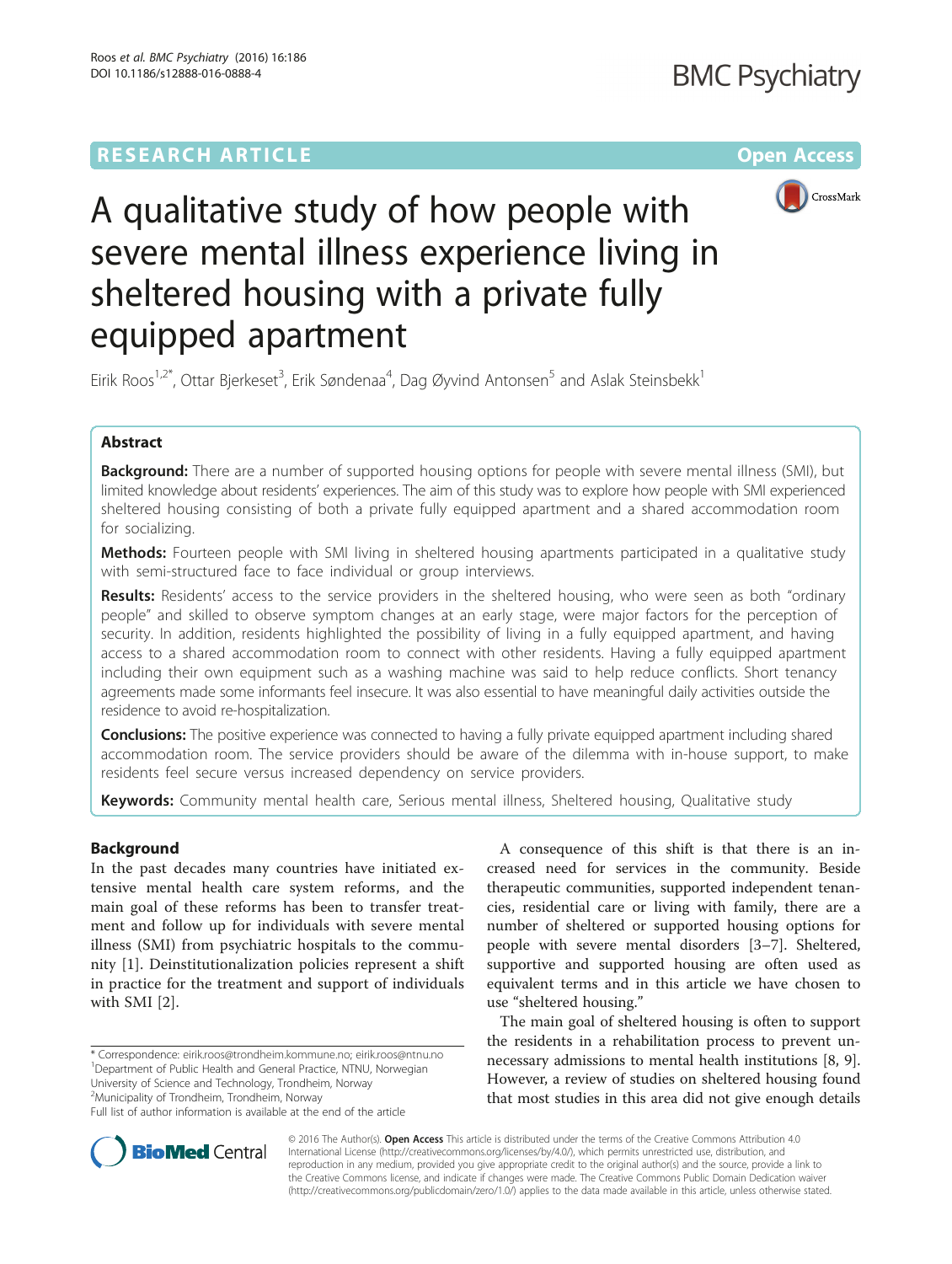to classify them according to eight housing dimensions for people with SMI; 1) the individual owns the housing or has a lease in his/her own name, 2) housing and service agencies are legally and functionally separate, 3) housing is integrated into the community, 4) housing is affordable (i.e., no more than 40 % of adjusted gross income), 5) services (including medication) offered are voluntary, 6) the individual has choice of the housing and services, 7) services are community-based (there are no live-in staff ) and 8) crisis services are available 24 h a day, 7 days a week [\[10\]](#page-7-0). Another review of the literature on housing approaches for psychiatric consumers found that the main characteristics of sheltered housing were that residents have their own room within a building complex with shared facilities such as a laundry, dining and living rooms and services provided by in-house staff [[11\]](#page-7-0). Sheltered housing thus represents a housing arrangement in between independent living in the community and a residential institution [[12](#page-7-0)] for people who prefer to live independently, but want the security and availability of assistance and care when needed [\[13, 14](#page-7-0)].

It is important to know how sheltered housing can be improved as studies from the Netherlands have found that service users living independently were more likely to feel socially included than residents in sheltered housing [[15](#page-7-0)]. Another qualitative study among 40 US adults with dual disorders living in either supervised or independent housing arrangements [[16](#page-7-0)], found that most of the clients living in independent housing arrangements either interacted only with other clients who were also living there or they kept to themselves. In contrast, nearly all clients in supervised housing reported a sense of community among the other tenants and receiving peer support [[16](#page-7-0)].

There is a range of reviews on the effects of different forms of sheltered housing [\[3](#page-7-0), [5](#page-7-0), [11, 17](#page-7-0)–[22](#page-7-0)]. Some of these have focused on participants' hospital use before and after housing interventions [[21, 22](#page-7-0)], residential stability [\[5](#page-7-0), [10](#page-7-0), [22](#page-7-0)], preventing homelessness for individuals with mental and substance disorders [\[19](#page-7-0)] and among individuals discharged from hospitals [[21\]](#page-7-0), and how the residents made sense of their occupational transformations in the context of their everyday life and life history [[23\]](#page-7-0). However, relatively few publications have investigated how people with SMI experience living in sheltered housing [[4, 7](#page-7-0), [16, 24\]](#page-7-0). We have only identified one study on how people experience living in private, fully equipped apartments with shared facilities [[24](#page-7-0)], a Swedish qualitative study of 29 users with SMI living in fully equipped apartments or single rooms. Previous studies have shown inconsistency regarding social inclusion among those living in independent housing arrangement versus sheltered housing.

The aim of this study was to explore how people with SMI experience living in sheltered housing consisting of only private fully equipped apartments including shared accommodation room.

#### Methods

This was a qualitative study with semi-structured individual or group interviews. The data collection was conducted from September to November 2014 and started with the first group interviews, then five individual interviews, then the second group interviews and one individual interview.

#### Setting

This study took place in Trondheim, a city in Central Norway with 185,000 inhabitants. The municipality offers different types of services to people with severe mental illness (SMI) such as psychosocial support, training services, aftercare, supported housing with traditional case management and sheltered housing. A total of 140 persons with SMI currently live in sheltered housing owned by the municipality. The sheltered houses are organized as units consisting of one building complex with 7 to 30 one person fully equipped apartments with all amenities such as their own bathroom, kitchen and living room. They also have access to a shared accommodation room where the staff also attended. The residents are offered a 3 year tenancy agreement which has to be renewed at the end of the term. The sheltered housing looks like any other private homes in the area and is placed in different residential neighbourhoods. There are facilities like shops and walking areas nearby, and the distance to city centre is 10–20 min by bus.

Live-in staff (employed by the municipality) attended each unit 24 h a day, 7 days a week (24/7). The main purpose of these facilities is to maximize the personal autonomy of residents and encourage them to do as much as possible for themselves including personal care, shopping, cooking, domestic chores and leisure time activities with the support of the staff as needed. Most residents have daily or weekly meetings with a mental health nurse or a service provider to discuss topics such as how to cope with the psychiatric disease, somatic health, household tasks, and financial issues. All services offered are voluntary, meaning that users can decide whether they want to accept help or not.

#### **Participants**

The aim was to include people living in different sheltered housing units who had a diagnosis of SMI (for example: schizophrenia, schizoaffective disorders or major depression, personality disorders) and who had a level of competency to consent themselves. It was aimed to obtain variation in age, gender and number of years of residence in sheltered housing.

To recruit informants, the first author had meetings with unit managers and team leaders of the sheltered housing to inform them about the study so that they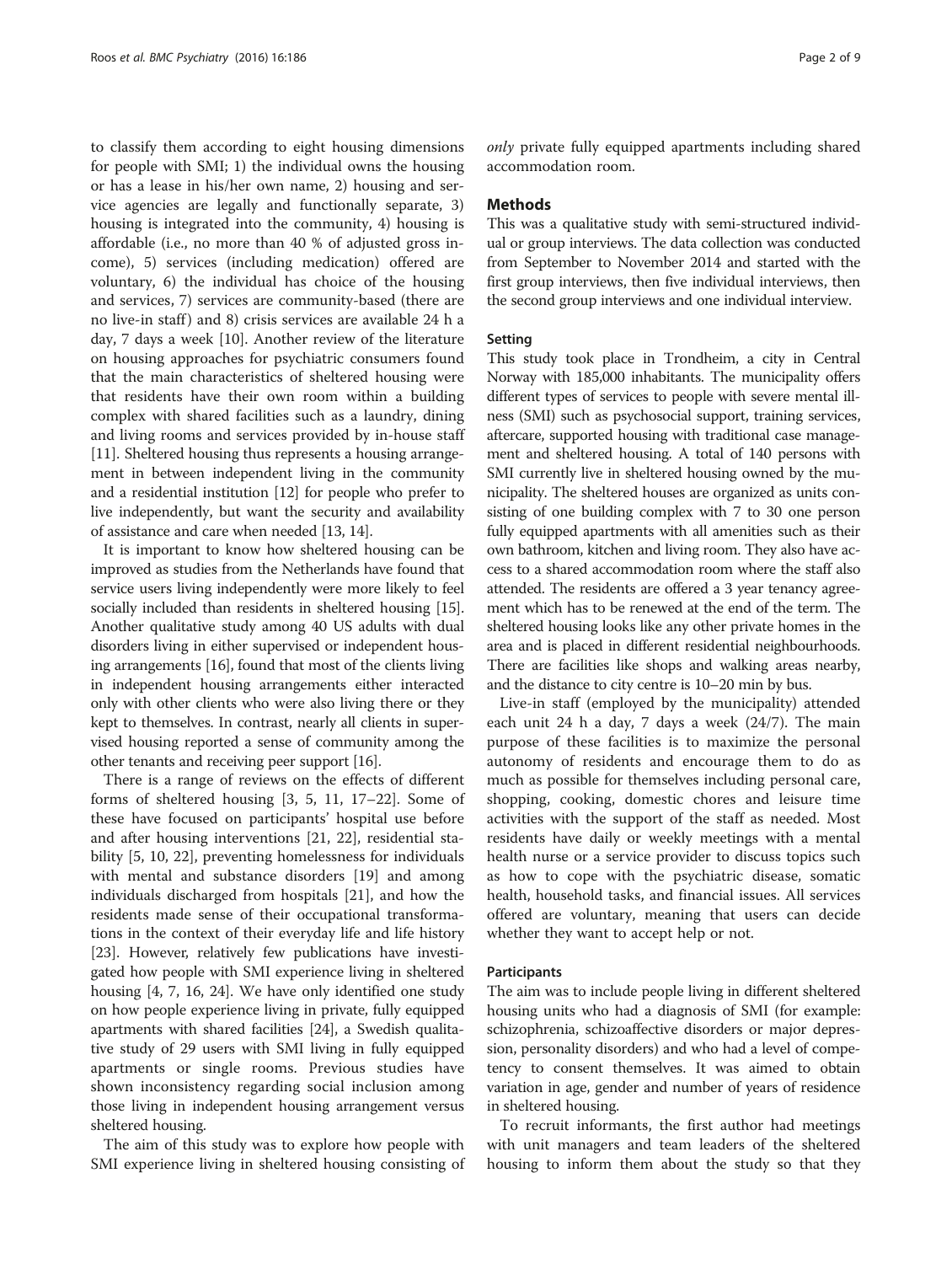could ask residents with a level of competency to consent themselves to participate. The staff was informed about the need for variation among the informants and were asked to take this into account when recruiting. It was emphasized that participation was voluntary. The team leaders were asked to give this information both verbally and as an information sheet to residents who they thought may be interested in taking part in the study. The team leader at each unit organized meetings between the first author and residents who wanted to be interviewed. The first author gave the residents more information about the study and asked if they would like to participate. Then the residents were asked to sign the consent and they could choose whether they wanted to be interviewed individually or in a group. There were no exclusion criteria.

#### Data collection

The individual and group interviews took place in the sheltered housing where the informants lived. The first author took part in all the interviews; the fourth author (co-researcher) took part in seven interviews and the third author in one group interview. The co-researcher has previous experiences as a user of mental health services, and experience in asking questions from a user perspective. The group interviews took place in the shared accommodation room in the unit and the individual interviews were conducted in the informants' own apartments. The staff was not present at any of the interviews. To increase the sense of security, residents from the same sheltered housing were interviewed together in groups. The interviews were audio taped and transcribed verbatim. The average group interview duration was 45 min (range 42–48 min), and the average individual interview duration was 36 min (range 23–64 min).

An interview guide was used (Additional file [1\)](#page-6-0). The main question was to ask about their experiences with their living arrangement, including follow-up questions about what they were most satisfied or not satisfied with, what kind of services influenced their feeling of security, how they experienced living closely with other residents and about their activities during the day.

#### Analysis

The data were analyzed, starting after the first interview, using systematic text condensation in an iterative process [[25](#page-7-0)]. This is an iterative four-step process. All authors started by reading and rereading the transcribed interviews separately with an open mind to obtain a general impression, and identify preliminary overarching themes. In the second step, the transcripts were systematically reviewed line by line by the first author and the units of meaning identified, classified and sorted into themes. During all the phases of analysis, the authors had several

meetings to discuss meaning-bearing units, core meanings, subthemes and themes according to the purpose of the study. The findings were first categorized into three main themes; experiences with living arrangements, permanent or short tenancy agreement and relations with the staff, but this was later changed to focus on the overall experience and relationships. The third step was to sort the units of meaning into subgroups and reduce the content to a condensate of artificial quotations, maintaining as far as possible the original terminology used by the participants. In the last step, the contents of each code group were summarized into generalized descriptions and concepts.

The recruitment of participants continued until no new themes emerged. At that point, the material was considered saturated. The analysis was performed by the first author and discussed and negotiated with the coauthors. The analysis was validated with a thorough review of the original transcripts of each interview to make sure they were reflected in the results.

#### Result

A total of 14 participants (8 men and 6 women) with SMI were recruited from three different sheltered housing units (Table 1). They had lived in the current unit from 2 months to 12 years and none were employed. The most characteristics of the study entrants are frequent hospitalizations and lengthy hospital stay, poor independent living skills and limited social network before they moved to sheltered housing. The informants were interviewed in two group interviews with four participants in each group and six individual interviews.

#### Experiences with the living arrangements

Participants were especially satisfied to have their own private fully equipped apartment, while at the same time having the opportunity to use the shared living room where they could be with other residents or service providers. It was repeatedly emphasized that the main advantage of sheltered housing is the combination of private and shared accommodation and all residents expressed that they felt safe in the sheltered housing.

| <b>Table 1</b> Characteristics of the informants ( $n = 14$ ) |  |
|---------------------------------------------------------------|--|
|---------------------------------------------------------------|--|

| Variable                        | N/Mean(SD)        |
|---------------------------------|-------------------|
| Male                            | 8                 |
| Female                          | 6                 |
| Age                             | 48.8 years (10.4) |
| Duration of housing             | 6.1 years (2.9)   |
| In paid work                    | 0                 |
| Disability benefit <sup>a</sup> | 14                |

<sup>a</sup>Disability benefit provides secure incomes to those who have a permanently reduced earning capacity due to illness or injury.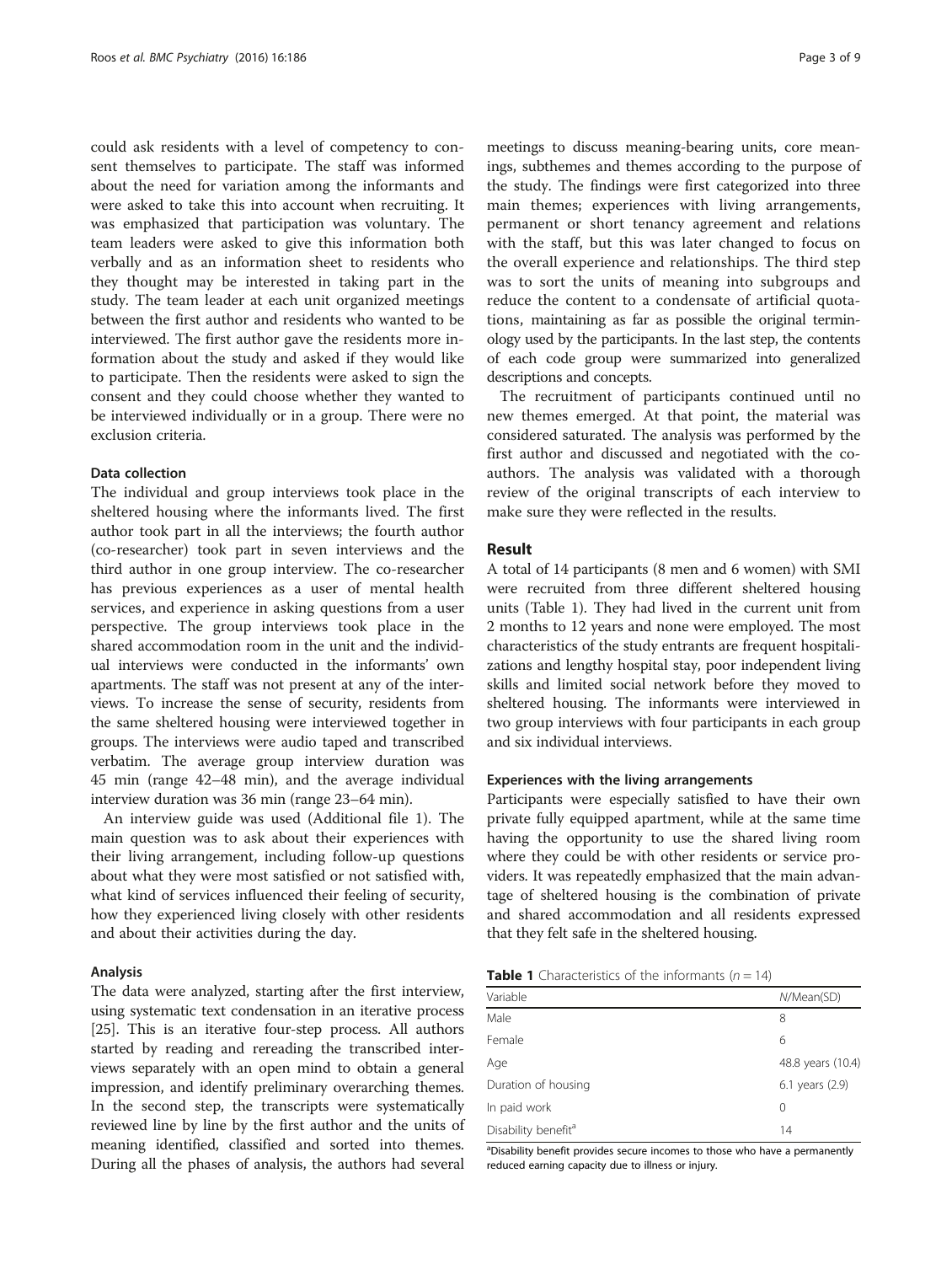"It's very good because we have our own apartments and a shared accommodation where we can go if we want to see people."

They carried out practical chores in their apartment, such as washing floors, cooking or washing clothes. As expected, they said that they could retire to their own flat if they wish to be alone. This was especially valued when they experienced other residents as having antisocial behaviour or being "in their own world." Some contrasted this with the situation of being an inpatient at a mental health hospital where they did not have the same opportunity to withdraw.

### "I have a key to the apartment, it is 100 percent private."

They used the shared accommodation room to meet other residents for social contact. Examples of activities were participating in common meals once a week, playing games and attending organized activities like cookery courses once a month. However, one resident who had lived in the sheltered housing for 6 years said that although it was good to have shared activities, it was important that not everyone has to participate in all the activities as it would be like being in an institution.

"Initially there were two shared meals and day care three times a week, and a lot of trips with our own minibus. Now there is much less compared with earlier times. For me this is better because I used to feel guilty if I did not take part."

When asked about negative experiences with sheltered housing, the most common comment was about whether or not they could stay there as long as they wanted. The reason was that they have a 3 year tenancy agreement which has to be renewed. Some worried whether their tenancy would be extended.

"If we behave well and pay the rent on time, I think we should get to stay here as long as we want."

#### Relations between the residents

Several residents talked about the difficulty of keeping friends when they had longer hospital stays. This was given by some as the reason for having a limited social network. Most of the residents said that they had become friends with one or two other residents. This was said to result in both increased social and physical activity. Some also reported that they take part in more activities now than where they previously lived.

"I've become better acquainted with some residents that I can go hiking with, go to town or seek low-threshold services."

The residents said that it was easier to have social relations with the other residents when they were invited by staff to participate in shared activities or when the staff was present in the shared accommodation room because the staff encouraged people to talk or started activities. Typical topics for small talk were everyday activities such as where to go shopping and if anyone wanted to have a walk or topics from the newspaper. They said that they were encouraged by the staff to not talk about disease, but they still did as this was a topic they all could talk about.

"I have some friends, but most of them are sick too. I met them during my hospital stay. The staff say we should not talk about disease. But it is disease that is the connection between me and my friends, so we talk about it."

The residents also gave examples of situations with bickering or conflicts. Some said that quarrels between residents could make them feel unsafe. Examples of situations that could lead to conflicts were when they were together in the shared accommodation room without any kind of activity, especially on weekends as there were fewer staff and fewer activities. Throughout the interviews, it was talked about how they missed having a mini bus at their disposal to go for trips (they previously had a dedicated mini bus).

"We residents have no problem with being together, but due to a facility [the mini bus] having been taken from us, we are together a lot without activities – so there can be some frictions between us."

One resident said that she did not always experience a sense of community with other residents, because of different needs and interests. She instead preferred to go to cafés or a concert with friends with whom she had common interests.

#### Relationship with the staff

When asked about how they experienced the staff, it was commonly commented that the staff treated the residents with respect and saw them as human beings and not patients. Words like being treated with dignity, as ordinary people and not as a "diagnosis" were used.

"I am treated with respect and dignity. The staff said they do not care about diagnoses – they care about people."

There were variations in how the residents saw the staff. One resident found it difficult to ask for help sometimes because she felt that she complained too much. Another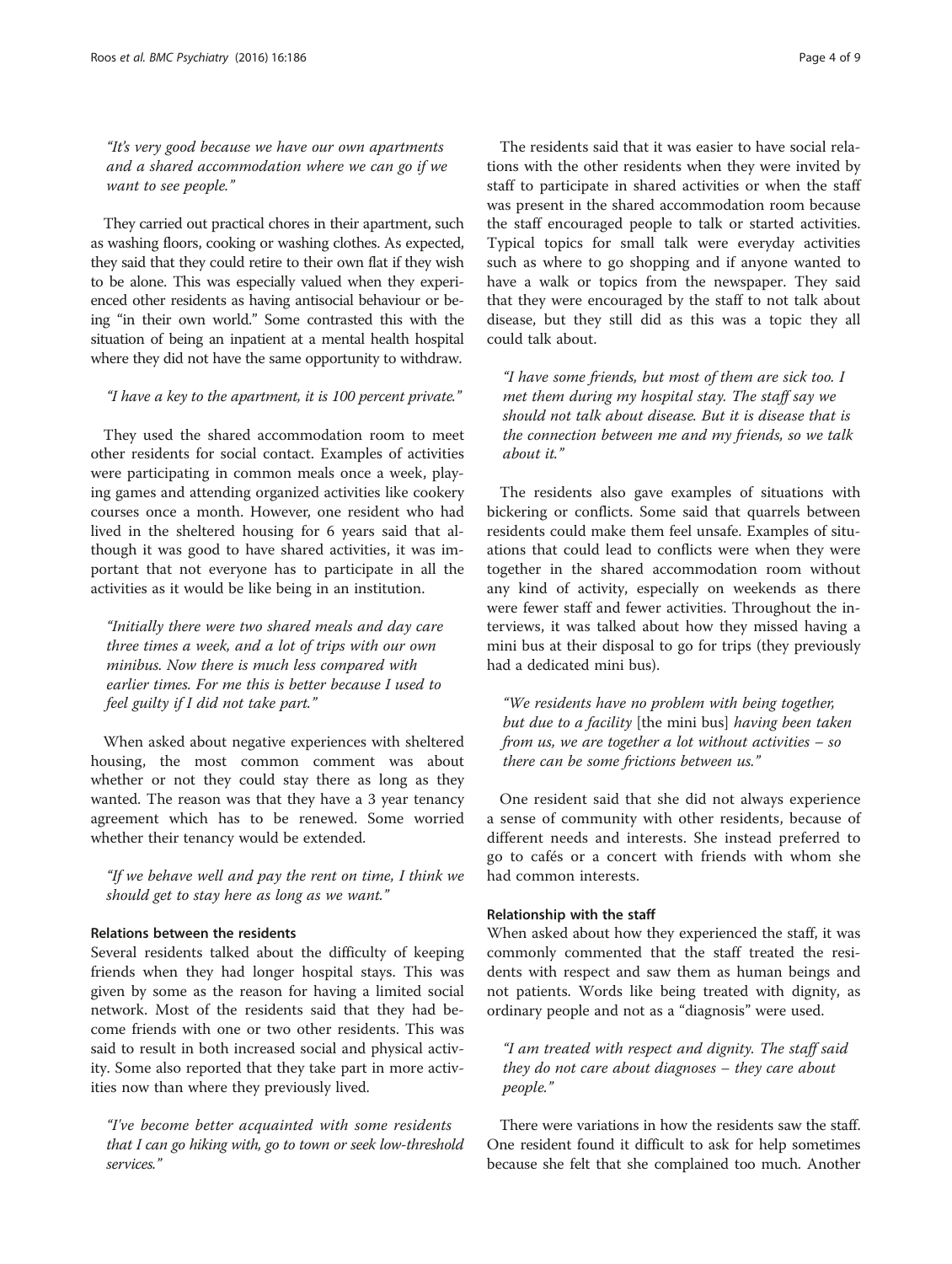resident disliked it when the service providers sometimes decided which activities she could attend, which made her withdraw from common activities. Yet another talked about how he saw one of the staff as his friend.

"I got great support from the nurse in the sheltered housing – I've got very good help and support. I see him as a best friend. He is so nice to talk to. He understands me so well. I feel that he builds me up in a way."

Another resident had experienced that when the staff contacted different services, then the problem was taken more seriously than if the resident was making the call. Some of the residents had started to get ambulatory services at the sheltered house, e.g. a psychologist who comes to have conversational therapy. This was highly valued as it was experienced to be easier to follow up.

"The psychologist can visit me and so there are fewer cancellations. So I am able to have conversational therapy even when I feel a little unwell. When I had a psychologist at the psychiatric hospital, I often cancelled because I could not make myself go there when I was depressed. Now they come to me and so there are many fewer cancellations."

Looking back on the time prior to acquiring sheltered housing, many residents described having experienced lack of follow-up services and a life with frequent hospitalizations. It was said that the staff were skilled in observing the residents' problems and offering counselling and practical help at an early stage. They also said that the staff offered methods so they could cope with symptom changes by themselves.

"I get good help from the service providers and I do not need help from specialist health services. When I feel depressed, it helps to read a book, watch  $TV - do$ something to get your mind on something else."

Some also said that the combination of ambulatory services and the security provided by the staff had led to fewer hospitalizations after moving into sheltered housing.

"I have not had any hospital admissions after I moved here, so I feel safe in the residence."

#### Contact with family and friends

Most residents said that they had a limited social network outside the sheltered housing. One informant reported that he has only one friend in addition to some of the residents.

"I have few visits. There is only one person I know in addition to some residents. He calls me once a week to take me for a drive or other activities."

Some said that they have contact with family members who, for example, visited and helped to pay bills. Others had support persons that they consider as friends.

"I have a support person with me to visit the cinema, bowling, go-kart and café visits."

Mostly the residents meet their friends outside the residence, for example going for a walk, visiting a café or experiencing cultural or entertainment activities. The advantage expressed was to spend time with others beside the residents.

Most residents said they often visited a low-threshold service to meet other users with mental disorders. However, they did not develop close friendships where they for example visited each other. Low-threshold service in this context means services provides by the municipality where neither scheduled appointments nor referral from specialist is needed.

#### **Discussion**

The main finding was that the residents in this study experience a high degree of security and satisfaction living in sheltered housing, on the one hand due to access to service providers and having the opportunity to seek the shared accommodation room for socializing, and on the other hand due to the possibility of withdrawing into their private fully equipped apartment. Having short tenancy agreements made some informants feel insecure. Nearly all the residents said that they could associate with most residents and often consider one or two residents as friends. They experienced little contact with people outside the sheltered housing and thus focused on activities with the other residents.

#### Experiences with living arrangements

There seems to be few studies on the experience of living in sheltered housing where some of the residents had their own fully equipped apartment. In the Swedish qualitative study [\[24](#page-7-0)], it is obvious that having a private space gives residents a place with no demands from surroundings or other residents [\[26\]](#page-7-0), having a fully equipped apartment adds other advantages as well. For example, having the possibility to cook or wash clothes without being dependent on the availability of a shared kitchen or washing machine. Furthermore, it can be experienced as recognition that the residents are "normal" since they have their own fully equipped apartment similar to other citizens. The perspective from a Dutch study [\[15\]](#page-7-0) confirmed these findings, but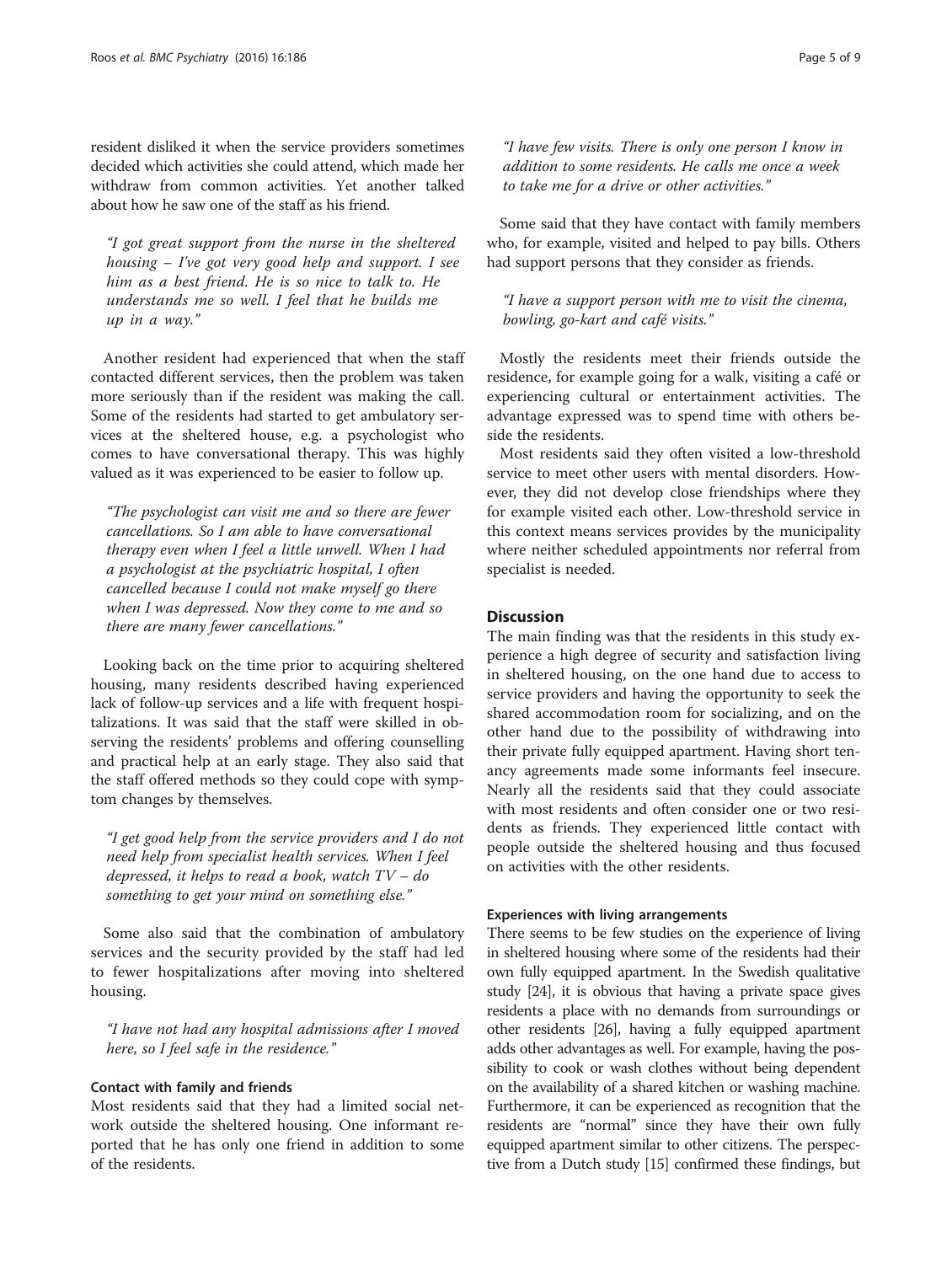their study focused on social inclusion and not the housing arrangements.

Although, such a fully equipped apartment costs between 220 000 and 330 000 euro to build. The Norwegian State Housing Bank (NSHB) offer development programs to municipalities such as finance housing through loans and until 40 % grants of the total cost for building sheltered housing. The residents are paying approximately 36 % of their net income toward rent and utilities and this percentage is slightly larger than the recommendations for permanent supportive housing of 30 % [\[19\]](#page-7-0). The cost for a fully equipped apartment is obviously more expensive than a single room with shared accommodation room, but it is considered cost-effective in a Norwegian context if the residents can stay there for long periods without frequent hospitalizations.

One challenge of living in sheltered housing is the close proximity to other residents. Typically, as in this study and described by others [[27\]](#page-8-0), residents were allocated sheltered housing without having been involved in the choice of residence. However, nearly all the residents said they could associate with most residents and often considered one or two residents as friends. This confirms findings that sharing a common room and facilities give an experience of being part of a community [[16](#page-7-0), [24\]](#page-7-0), even if it has also been found that some experience that being brought together was a sign of not being like "ordinary people" [\[24\]](#page-7-0). Taken together with the resident`s experience of having few friends, even if residents cannot choose whom they live with, the sheltered housing in this study nevertheless functions as an arena for creating friendship and social contact. The most prominent reason for the sense of belonging given by the residents was the common activities organized by the staff which indicates that some conscious efforts on the part of the staff are needed.

In this study, the residents were unanimous that having the shared accommodation room was very important for them. Although some residents talked about not wanting to take part in all activities and sometimes withdrawing to their own apartment, no one expressed any major problems and conflicts. This is contrary to the Swedish study which found that shared facilities such as a laundry, dining and living room were positive, it was also an arena for conflicts [\[24\]](#page-7-0). Examples of situations that led to conflicts were having private property in shared rooms, starting to sing, talk, or quarrel at times that demanded relaxation and silence [[24\]](#page-7-0). We have looked closely at our data, but could not confirm this part of the findings from the Swedish study. One reason might be that the residents in our study did not share this type of information with us, for example due to not wanting to say things that would create further conflicts in the future. This is a very likely explanation for not sharing this type of information in group interviews. However, we also conducted individual interviews in part to overcome this problem, but neither those interviewed individually did not share any stories of conflicts connected to the shared accommodation room. Thus, it is likely that conflicts can arise when sharing common facilities, we think that having a fully equipped apartment including their own equipment such as a washing machine, helps reduce the conflicts. Another important factor is that residents are able to choose whether they wish to make use of the shared accommodation room for socializing or take part in activities organized by staff.

#### Permanent or short tenancy agreement

Informants reported feeling insecure due to having a tenancy agreement of only 3 years. A previous study [[27](#page-8-0)] found that it is important to offer an unlimited length of tenancy agreement because SMI is a chronic and fluctuating condition that requires stable surroundings throughout one's lifetime to maintain health. A recent review [[19](#page-7-0)] also found that consumers consistently rated permanent supportive housing models highest and preferred them over time limited forms of care. Furthermore, stable housing circumstances may be a cornerstone of successful treatment, enabling persons with SMI to transfer their focus from merely surviving to seeking growth opportunities such as life skills programs or addictions treatment [[28](#page-8-0)]. Thus, this literature indicates that it would be wise to give the residents permanent tenancies.

However, if the goal of the sheltered housing is to help some residents to become capable of living on their own in a self-contained apartment, giving this group a permanent tenancy might be counterproductive. It has, for example, been found that many clients indicated that their housing preferences have changed over time and some clients related housing preferences to recovery [[29\]](#page-8-0), indicating that a permanent agreement should not be an obstacle to further housing moves [[29\]](#page-8-0). Thus there might be a conflict between having a permanent tenancy and aiming for recovery and independent living.

One possible solution is to design a "housing continua" where the residents move from one housing model to another as they progress in their rehabilitation and recovery [[10](#page-7-0)]. Still, it is important to be aware that such changes would remove the resident from the very environment that enabled him or her to recover, cope and thrive.

#### Relations with the staff

The residents described the proximity and duration of relationships with the staff as important factors for feeling confident to seek help from them and having a trusting relationship that gave an experience of security and stability. This resonates with guidance on building trust in mental health services which emphasizes confidentiality and continuity [\[30\]](#page-8-0). However others have found that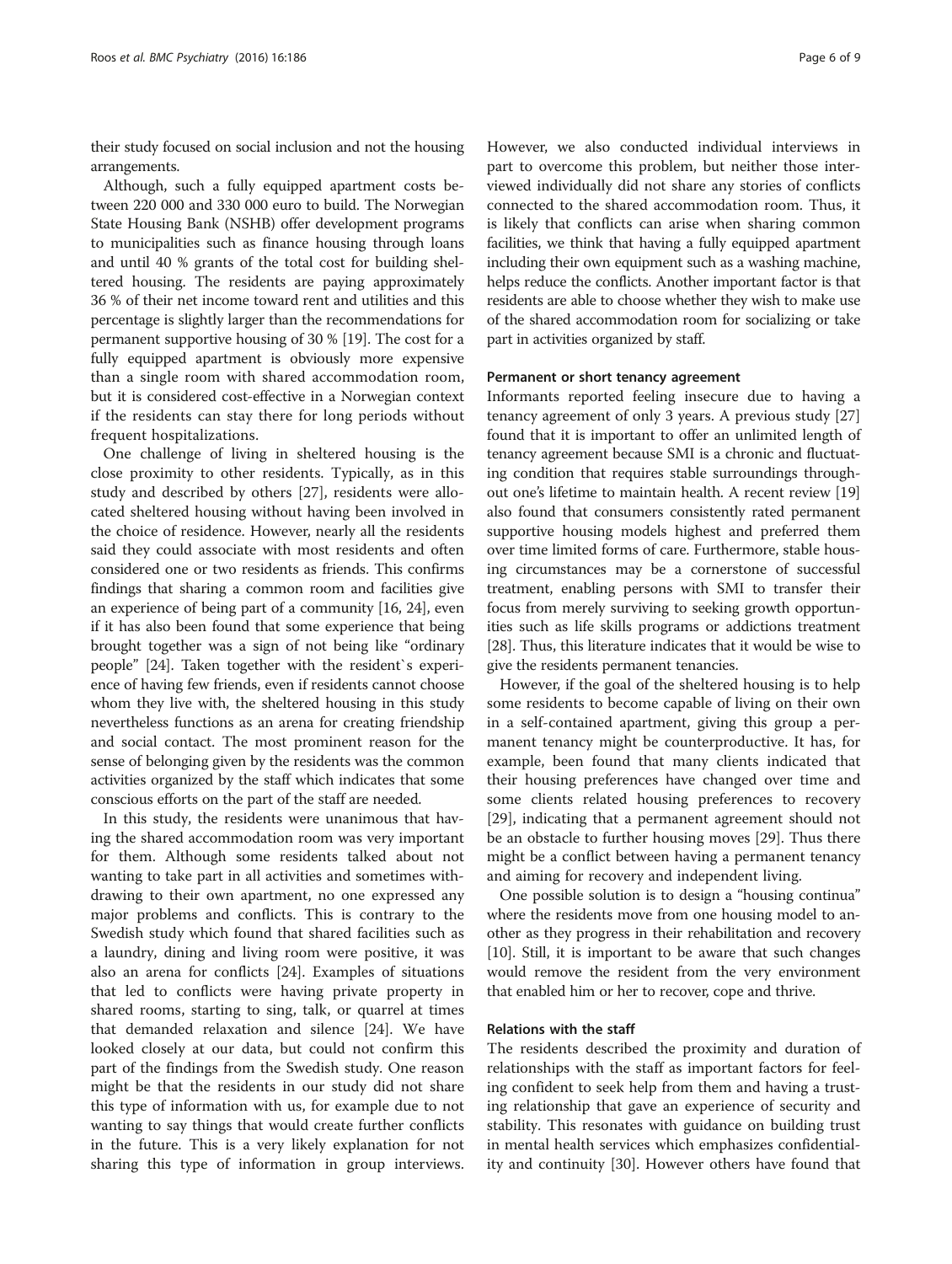<span id="page-6-0"></span>residents in sheltered housing can experience relationships with staff as having a lack of recognition, broken agreements, being checked up on, or that the staff tried to influence daily activities [[24](#page-7-0)]. One reason for this difference could be that the sheltered housing in our study seemed to have a very strong focus on individual skills and resources instead of viewing all residents as a homogeneous group [\[29](#page-8-0), [31\]](#page-8-0). This is substantiated by some of the residents who had lived in the sheltered housing for a long time who talked about a shift from the staff organizing many common activities to today's situation with only a few organized activities during the week.

Access to staff 24/7 can cause strong bonds and counteract independency because it could be a hindrance to normalization, participation in society, and recovery [[29](#page-8-0)]. It is important to be aware of the relationship between proximity and distance when assistance is to be provided. Furthermore, it has been speculated that sheltered housing might increase dependency on service providers for people with SMI [\[3\]](#page-7-0). However, we found that some of the residents felt more independent to manage on their own and less dependent on services from the staff after a few years. This also indicates that having a focus on individual skills and resources and living rather independently in their own fully equipped apartment (for example making dinner for themselves almost every day) could counteract some of the danger of becoming institutionalized and dependent on the staff.

But we also found that some residents experienced that the staff played a major role in their health care needs as they observed changes in the residents' mental symptoms and initiated therapy before problems were further aggravated. This was said to be a solely positive aspect of living in sheltered housing as they reported, in line with results from previous studies [[5, 21,](#page-7-0) [32\]](#page-8-0), that they had fewer hospitalizations after they moved into sheltered housing. This raises the question of whether they are still heavily dependent on the staff even if there are clear indications of independent living. One explanation is that the staff managed to allow the residents to live their own life while at the same time observing them. One challenge of this approach could be that the residents become overconfident in their ability to live independently. However, some residents also told how the staff had helped them to find methods to cope with symptom changes by themselves and thus becoming less dependent on the staff.

#### Strengths and limitations

The study has several strengths. First, one researcher had the main responsibility of all parts of the study and discussed all issues with the other researchers. Second, a co-researcher participated in 7 of 8 interviews and this helped to establish a relaxed atmosphere and an open

dialogue. Finally, participants represent variations in age, gender and time in sheltered housing. It was also important that the researchers had different backgrounds and could interpret the findings from different perspectives.

However, some limitations must be kept in mind. As we did not find other studies from sheltered housing with only private fully equipped apartments, these types of sheltered housing might not be a common one. This also implies that the findings might not be representative for other types of sheltered housing in other countries. It could be that the residents did not talk about conflicts and negative experiences due to a fear that others might get to know what they had said to the researchers. Finally, although it was experienced that the interviews went reasonable well, having interviews with people with SMI is challenging for example due to short and repetitive answers. It could have strengthened this study if the data collection also included long-term observation in the sheltered housing and interviewing the staff. However, this was not done, as the aim of the study was to explore the experience of the residents.

#### Conclusions

All residents in the study highlighted the importance of access to the service providers and their skills in observing symptoms at an early stage. They also emphasized the shared accommodation room as important to establish a relationship with other residents. The cost for a fully equipped apartment is more expensive than a single room, but the findings in this study indicate that it has many advantages for the residents. Having a short tenancy agreement made some informants feel insecure, but if the goal of the sheltered housing is to help some residents become capable of living in their own self-contained apartment, giving this group a permanent tenancy might be counterproductive. However, further research is required, preferably looking at possible differences in long-term outcomes in sheltered housing with single room compared to fully equipped apartments. The service providers should be aware of the dilemma with in-house support, to make residents feel secure versus increased dependency on service providers.

#### Additional file

[Additional file 1:](dx.doi.org/10.1186/s12888-016-0888-4) Interview guide. Questions related to following main themes; Housing, Municipality services and Open Question about other experiences with other types of community services. (DOC 31 kb)

#### Abbreviations

NSHB, Norwegian State Housing Bank; SMI, Severe mental illness, typically people with a diagnosis of schizophrenia, schizoaffective disorders, major depression, or personality disorders

#### Acknowledgements

The authors would like to thank the residents that participated in the project.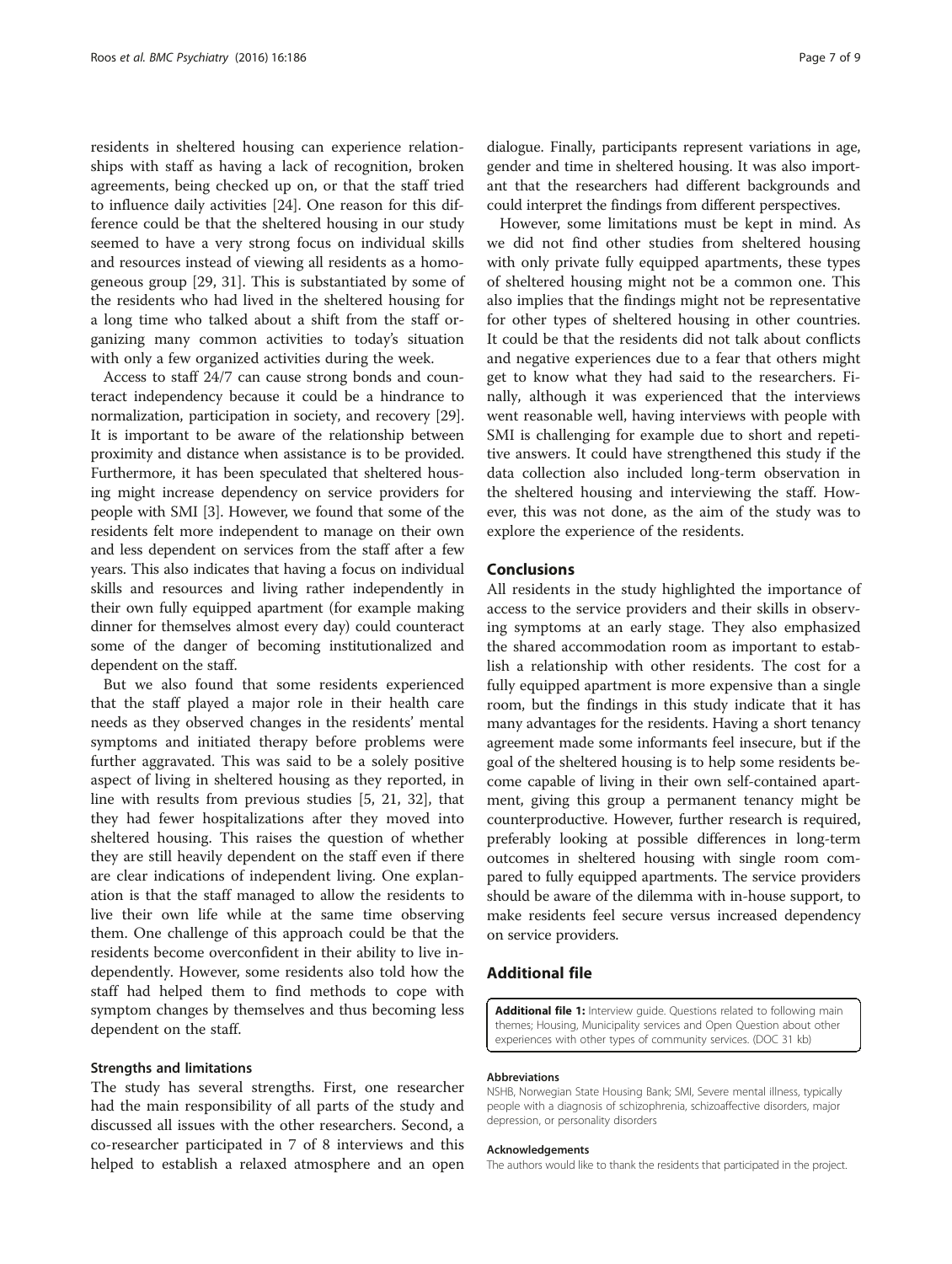#### <span id="page-7-0"></span>Funding

No external funding was obtained for this study.

Part of ER salary was covered by a grant from the Norwegian directorate for health.

#### Availability of data and materials

The transcripts from the interviews are confidential and will not be shared.

#### Authors' contributions

ER conceived of the study, participated in the design of the study, conducted all the interviews. Led the analyses and drafted the manuscript. OB participated in analyzing the data and contributed to the manuscript drafts. ES participated in one group interview, analyzing the data and contributed to the manuscript drafts. DØA participated in seven interviews and contributed in analyzing the data. AS participated in the design, analyzing the data and contributed to the manuscript drafts. All authors read and approved the final manuscript.

#### Authors' information

- (1)E.R: PhD student, Department of Public Health and General Practice, Norwegian University of Science and Technology, Trondheim, Norway.
- (2)O.B: Professor, MD PhD, Psyciatrist, Faculty of Health Sciences, Nord University, Norway.
- (3)E.S: Associate professor II, PhD, Regional Centre for Child and Youth Mental Health and Child Welfare, Norway.
- (4)D.Ø.A: Resource Center for Service User Experience and Service Development (KBT Mid-Norway), Mental Health, Trondheim, Norway.
- (5)A.S: Professor, PhD, Department of Public Health and General Practice, Norwegian University of Science and Technology, Trondheim, Norway.

#### Competing interests

The authors declare that they have no competing interests.

#### Consent for publication

Not applicable.

#### Ethics approval and consent to participate

The study was approved by the regional Committee for Medical Research Ethics in Central Norway (2011/1770). To recruit informants, the first author had meetings with unit managers and team leaders of the sheltered housing to inform them about the study so that they could ask residents with a level of competency to consent themselves to participate. It was emphasized that participation was voluntary. The team leaders were asked to give this information both verbally and as an information sheet to residents who they thought may be interested in taking part in the study. In addition, the first author gave the residents more information about the study in a meeting at each unit. The residents volunteering were asked to sign the consent and they could choose whether they wanted to be interviewed individually or in a group.

#### Author details

<sup>1</sup>Department of Public Health and General Practice, NTNU, Norwegian University of Science and Technology, Trondheim, Norway. <sup>2</sup>Municipality of Trondheim, Trondheim, Norway. <sup>3</sup> Faculty of Health Sciences, Nord University, Bodø, Norway. <sup>4</sup>St. Olavs Hospital, Regional Centre for Child and Youth Mental Health and Child Welfare, Trondheim, Norway. <sup>5</sup>Resource Center for Service User Experience and Service Development (KBT Mid-Norway), Mental Health, Trondheim, Norway.

#### Received: 25 October 2015 Accepted: 27 May 2016 Published online: 06 June 2016

#### References

- 1. Commission E. Mental health systems in the european unionmember states, status of mental health in populations and benefits to be expected from investments into mental health. In. Edited by Commission: E: eu/health/ mental\_health/docs/europopp\_full\_en.pdf. [http://ec.europa.eu/health/](http://ec.europa.eu/health/mental_health/docs/europopp_full_en.pdf) [mental\\_health/docs/europopp\\_full\\_en.pdf](http://ec.europa.eu/health/mental_health/docs/europopp_full_en.pdf); 2013.
- 2. Shen GC, Snowden LR. Institutionalization of deinstitutionalization: a cross-national analysis of mental health system reform. Int J Ment Heal Syst. 2014;8(1):47.
- 3. Chilvers R, Macdonald GM, Hayes AA. Supported housing for people with severe mental disorders. Cochrane Database Syst Rev. 2006;18(4):Cd000453.
- 4. Wolf J, Burnam A, Koegel P, Sullivan G, Morton S. Changes in subjective quality of life among homeless adults who obtain housing: a prospective examination. Soc Psychiatry Psychiatr Epidemiol. 2001;36(8):391–8.
- 5. Kyle T, Dunn JR. Effects of housing circumstances on health, quality of life and healthcare use for people with severe mental illness: a review. Health Soc Care Community. 2008;16(1):1–15.
- 6. Brunt D, Tibblin L. Supported housing and housing support for the psychiatrically disabled-Background, population, policies, practices and current challenges. Aotearoa New Zealand Social Work. 2011;23(1/2):54–65.
- 7. Dorvil H, Morin P, Beaulieu A, Robert D. Housing as a social integration factor for people classified as mentally ill. Housing Studies. 2005;20(3):497–519.
- 8. Anthony WA, Cohen MR, Farkas MD, Gagne C. Psychiatric rehabilitation. Boston: Center for Psychiatric Rehabilitation, Sargent College of Health and Rehabilitation Sciences, Boston University; 2002.
- 9. Ellison ML, Rogers ES, Lyass A, Massaro J, Wewiorski NJ, Hsu ST, Anthony WA. Statewide initiative of intensive psychiatric rehabilitation: outcomes and relationship to other mental health service use. Psychiatr Rehabil J. 2011;35(1): 9–19.
- 10. Rog DJ. The evidence on supported housing. Psychiatr Rehabil J. 2004; 27(4):334. Accessed Jul 2013.
- 11. Parkinson S, Nelson G, Horgan S. From housing to homes: A review of the literature on housing approaches for psychiatric consumer/survivors. Can J Commun Ment Health. 2009;18(1):145–64.
- 12. Haberfellner EM, Grausgruber A, Grausgruber-Berner R, Ortmair M, Schony W. [Deinstitutionalization of long-stay psychiatric patients in upper austria living situation, social and clinical characteristics more than one year after discharge]. Psychiatr Prax. 2004;31(4):192–7.
- 13. Bitter D, Entenfellner A, Matschnig T, Frottier P, Fruhwald S. [At home in a home? Did de-hospitalisation mean de-institutionalisation?]. Psychiatr Prax. 2009;36(6):261–9.
- 14. Tanzman B. An overview of surveys of mental health consumers' preferences for housing and support services. Psychiatr Serv. 1993;44(5):450–5.
- 15. De Heer-Wunderink C, Visser E, Sytema S, Wiersma D. Social inclusion of people with severe mental illness living in community housing programs. Psychiatr Serv. 2012;63(11):1102–7.
- 16. Tsai J, Bond GR, Salyers MP, Godfrey JL, Davis KE. Housing preferences and choices among adults with mental illness and substance use disorders: a qualitative study. Community Ment Health J. 2010;46(4): 381–8.
- 17. Fitzpatrick-Lewis D, Ganann R, Krishnaratne S, Ciliska D, Kouyoumdjian F, Hwang SW. Effectiveness of interventions to improve the health and housing status of homeless people: a rapid systematic review. BMC Public Health. 2011;11:638.
- 18. Tabol C, Drebing C, Rosenheck R. Studies of "supported" and "supportive" housing: a comprehensive review of model descriptions and measurement. Eval Program Plann Elsevier. 2010;33(4):446–56.
- 19. Rog DJ, Marshall T, Dougherty RH, George P, Daniels AS, Ghose SS, Delphin-Rittmon ME. Permanent supportive housing: assessing the evidence. Psychiatr Serv. 2014;65(3):287–94.
- 20. Leff HS, Chow CM, Pepin R, Conley J, Allen IE, Seaman CA. Does one size fit all? What we can and can't learn from a meta-analysis of housing models for persons with mental illness. Psychiatr Serv. 2009;60(4):473–82.
- 21. Forchuk C, MacClure SK, Van Beers M, Smith C, Csiernik R, Hoch J, Jensen E. Developing and testing an intervention to prevent homelessness among individuals discharged from psychiatric wards to shelters and 'No Fixed Address'. J Psychiatr Ment Health Nurs. 2008;15(7):569–75.
- 22. Thornicroft G, Bebbington P, Leff J. Outcomes for long-term patients one year after discharge from a psychiatric hospital. Psychiatr Serv. 2005;56(11): 1416–22.
- 23. Lindstrom M, Sjostrom S, Lindberg M. Stories of rediscovering agency: home-based occupational therapy for people with severe psychiatric disability. Qual Health Res. 2013;23(6):728–40.
- 24. Bengtsson-Tops A, Ericsson U, Ehliasson K. Living in supportive housing for people with serious mental illness: a paradoxical everyday life. Int J Ment Health Nurs. 2014;23(5):409–18.
- 25. Malterud K. Systematic text condensation: a strategy for qualitative analysis. Scand J Public Health. 2012;40(8):795–805.
- 26. O'Connell M, Rosenheck R, Kasprow W, Frisman L. An examination of fulfilled housing preferences and quality of life among homeless persons with